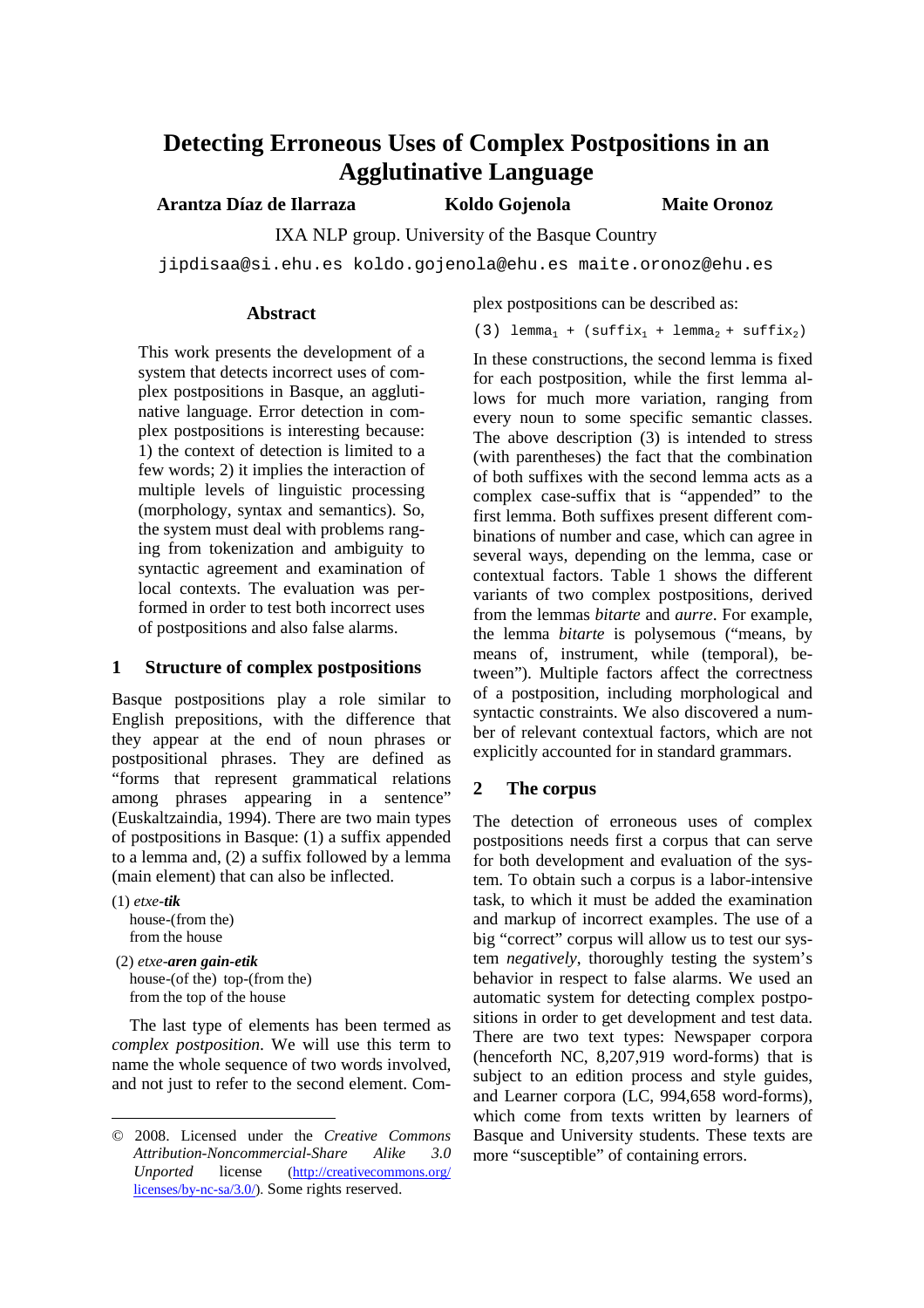| lemma,  | $suffix_1$                   | suffix $\lambda$                | <b>Examples</b>                                    |
|---------|------------------------------|---------------------------------|----------------------------------------------------|
| bitarte | -en (genitive)               | -z (instrumental)               | etxearen bitartez (by means of the house)          |
| (noun)  | <i>ra</i> (alative)          | $-n$ (inessive, sg.)            | etxera bitartean (while going to the house)        |
|         | - <i>a</i> (absolutive, sg.) | $-n$ (inessive, sg.)            | ordubata bitartean (around one o'clock)            |
|         | $-\phi$ (no case)            | $-n$ (inessive, sg.)            | <i>meza bitartean</i> (while attending mass)       |
|         | -en (genitive)               | $-n$ (inessive, sg.)            | mendeen bitartean (between those centuries)        |
|         | $-\phi$ (no case)            | $-\phi/ko$ (no case/genitive)   | Lau hektarea bitarte (in a range of four hectares) |
|         | -ak (absolutive, pl.)        | $-\phi/ko$ (no case/genitive)   | seiak bitarte (around six o'clock)                 |
|         | <i>ra</i> (alative)          | $-\phi/ko$ (no case/genitive)   | etxera bitarte (in the way home)                   |
| aurre   | $-\phi$ /-en (no             | -n/-ra/-tik/-ko (inessive/ ala- | <i>eliza aurrean</i> (in front of the church)      |
| (noun)  | case/genitive)               | tive/ablative/genitive)         |                                                    |
|         | -tik (ablative)              | <i>ra</i> (alative)             | <i>hemendik aurrera</i> (from here onwards)        |

Table 1. Complex postpositions for *bitarte* and *aurre*.

We decided to study those types of postpositions that appear most frequently in texts, those containing the following lemmas as their second element: *arte*, *aurre*, *bitarte*, *buruz*, and *zehar<sup>2</sup>* . We selected these postpositions given that they are well documented in grammar books, with detailed descriptions of their correct and incorrect uses (e.g. see Table 1 for *bitarte*), and also that they are very frequent in both types of texts.

Each kind of syntactic error occurs with very low frequency and, therefore, big corpora are needed for evaluation and testing<sup>3</sup>. Even if such corpora are available, to obtain naturally occurring test data, hundreds of texts should be manually examined and marked. As a result, we decided to only manually mark errors in Learners' Corpora (LC), because NC, an order of magnitude bigger than LC, is presumed to contain less errors. This implies that we will be able to measure precision<sup>4</sup> in both corpora, while recall<sup>5</sup> will only be evaluated in LC. Table 2 shows the number of sentences used for development (60% of each corpus) and test (40%). We treated LC and NC separately, as they presumably differ in the number of errors.

#### **3 Linguistic Processing Tools**

The corpus was automatically analyzed by means of several linguistic processors: a morphosyntactic analyzer (Aduriz et al., 2000), EUSTAGGER, the lemmatizer/tagger for Basque, and the Constraint Grammar parser (CG, Tapanainen, 1996) for morphological disambiguation.

Added to these, we also used other resources:

- Grammar books which describe errors in postpositions (Zubiri & Zubiri, 1995).
- Place names. Two of the selected postpositions (*arte*, *aurre*) are used in expressions that denote temporal and spatial coordinates, but their variants impose different restrictions and agreement (case, number). In order to recognize common nouns that refer to a spatial context, we made use of a new lexical resource: electronic versions of dictionaries (Sarasola, 2007; Elhuyar, 2000). 168 and 242 words were automatically acquired from each dictionary. To this, we added proper names corresponding to places.
- Animate/inanimate distinction. Regarding postpositions formed with *aurre*, Zubiri et al. (1995) point out that "typically the previous word takes the genitive case, although it can also be used without a case mark with inanimate nouns". For this reason, we used a dictionary enriched with semantic features, such as animate/inanimate, time or instrument. We selected 1,642 animate words. We also added person names and pronouns.

## **4 Rule design**

The system will assign an error-tag to those word-forms that show the presence of an incorrect use of a postposition. We use the CG formalism (Tapanainen, 1996) for this task. CG allows

|               | NC    |             | LC   |             |
|---------------|-------|-------------|------|-------------|
|               | Dev   | <b>Test</b> | Dev  | <b>Test</b> |
| arte          | 7769  | 5179        | 1209 | 806         |
| aurre         | 8129  | 5420        | 1157 | 771         |
| bitarte       | 3846  | 2564        | 772  | 514         |
| buruz         | 5435  | 3623        | 560  | 373         |
| zehar         | 1500  | 1000        | 186  | 126         |
| <b>Total</b>  | 26679 | 17786       | 3884 | 2590        |
| <b>Errors</b> |       |             | 60   | 29          |

Table 2. Number of sentences in development and test sets, including the errors in LC.

 $2^2$  As each lemma has several meanings depending on each variant, we will not give their translation equivalence.

<sup>&</sup>lt;sup>3</sup> We made an estimate of more than 1% of elements in general corpora being complex postpositions.

<sup>4</sup> Number of errors correctly identified by the system / total number of elements identified as erroneous.

 $5$  Number of errors correctly identified by the system  $/$  total number of real errors.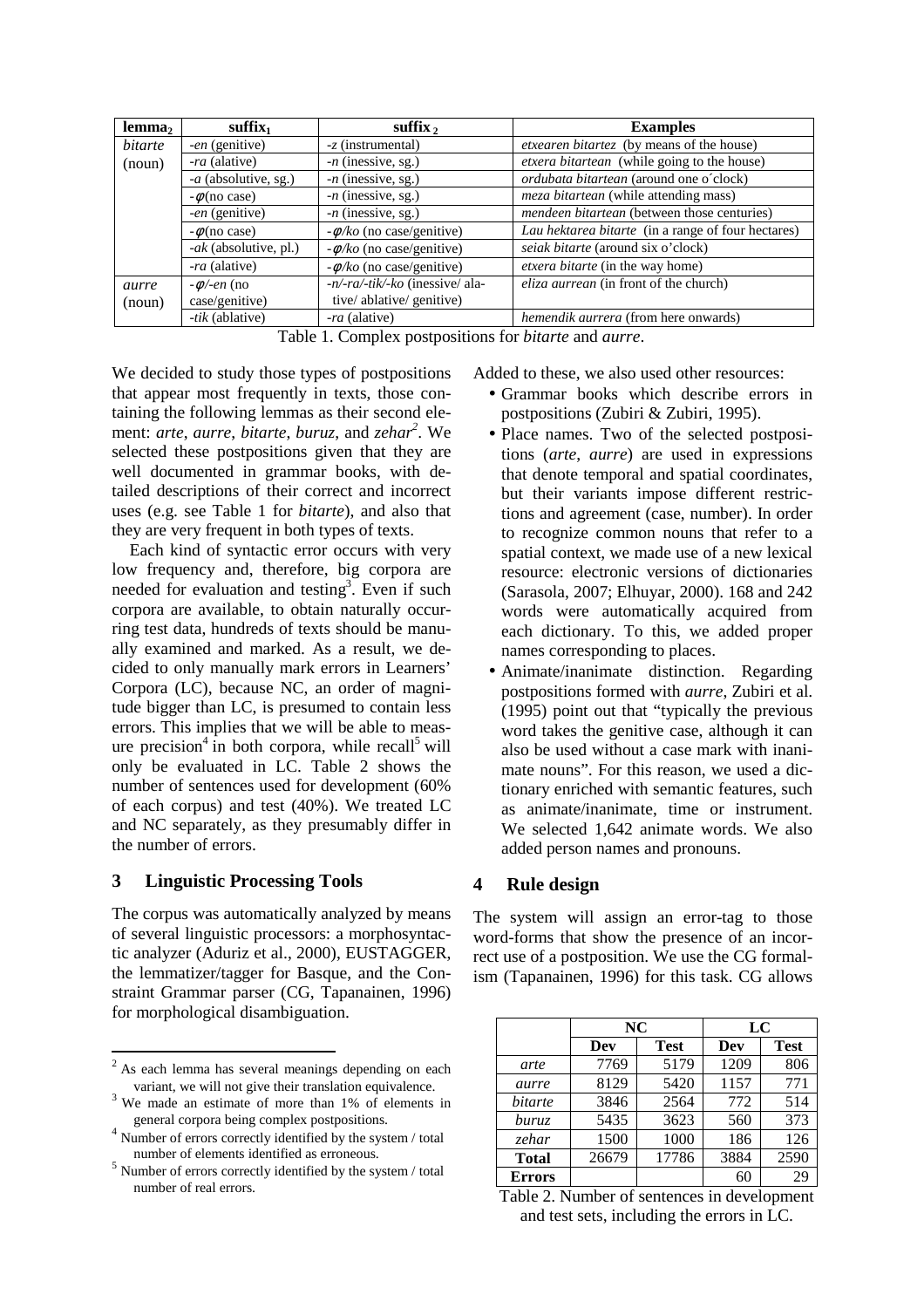

Figure 1. General architecture.

the definition of complex contextual rules in order to detect error patterns by means of mapping rules and a notation akin to regular expressions.

Fig. 1 shows a general overview of the system. Syntactic constraints are encoded by means of CG rules using morphosyntactic categories (part of speech, case, number, …). Semantic restrictions are enforced by lists of words belonging to a semantic group. All of the five postpositions have clear requirements about the combinations of case and number in the surrounding context.

Overall, the CG grammar contains 30 rules for the set of 5 postpositions. We found that although the study of authoritative grammatical descriptions was exhaustive, the grammarians' descriptions of correct and incorrect uses refer mainly to morphology and syntax. Nevertheless, we discovered empirically that most of the rules needed to be extended with several classes of semantic restrictions. Among others, distinctions were needed for animate nouns, place names, or several classes of time expressions, depending on each different variant of each postposition.

#### **5 Evaluation**

The rules were applied both to the (presumably) correct newspapers texts (NC) and to the learners' texts (LC). The actual errors in LC were marked in advance but not in NC, which means that recall can only be evaluated in LC. Table 3 shows the main results including all the selected five postpositions. The LC corpus contains 60 and 29 error instances in development and test corpus, respectively. If we concentrate on precision, Table 4 shows the overall precision results for the total of errors detected in the test corpora. When we consider the whole set of postpositions precision is 50.5%, giving 42 false alarms out of 85 detected elements. We performed an analysis of false alarms which showed several causes:

|                     | NC    |             | LC   |             |
|---------------------|-------|-------------|------|-------------|
|                     | Dev   | <b>Test</b> | Dev  | <b>Test</b> |
| <b>Sentences</b>    | 26679 | 17786       | 3884 | 2590        |
| <b>Errors</b>       |       |             | 60   | 29          |
| <b>Undetected</b>   |       |             | 10   | 10          |
| <b>Detected</b>     | 30    | 24          | 50   | 19          |
| <b>False alarms</b> | 45    | 33          | 2    |             |
| Recall              |       |             | 83%  | 65%         |
| <b>Precision</b>    | 40%   | 42%         | 96%  | 67%         |

Table 3. Evaluation results.

| <b>Postpositions</b>               | <b>Precision</b> |
|------------------------------------|------------------|
| arte, aurre, bitarte, buruz, zehar | $50.5\%$ (43/85) |
| aurre, bitarte, buruz, zehar       | $70.4\%$ (31/44) |
| bitarte, buruz, zehar              | $78.3\%$ (29/37) |

Table 4. Precision for the test sets  $(NC + LC)$ .

- Morphological ambiguity (43% of alarms).
- Semantic ambiguity (28%). We included sets of context words to identify the correct senses, but it still causes many false alarms.
- Syntactic ambiguity (22%). The false alarms are mostly concerned with coordination.
- Tokenization errors (7%).

As most of the false alarms came from postpositions formed with *arte*, the most ambiguous one, we counted the errors when dealing only with the other four postpositions, giving a better precision (70.4%, second row in Table 4), although detecting less true errors. If the system only deals with three postpositions (third row in Table 4), then precision reaches 78.3%. Johannessen et al. (2002) note that the acceptable number of false alarms in a grammar checker should not exceed 30%, that is, at least 70% of all alarms had to report true errors. Our experiments show that our system performs within that limit, albeit restricting its application to the most "profitable" postpositions. Although the number of rules varies widely (from 15 rules for *arte* to 2 rules in the case of *zehar*) their effectiveness greatly depends on the complexity and ambiguity of the contextual factors. For that reason, *arte* presents the worst precision results even when it contains by far the biggest set of detection rules. On the other hand, *zehar*, with 2 rules, presents the best precision, due to its limited ambiguity. So, to deal with the full set postpositions (several works estimate more than 150), it will be more profitable to make a preliminary study on ambiguities and variants for each postposition.

#### **6 Related work**

Kukich (1992) surveys the state of the art in syntactic error detection. She estimates that a proportion of all the errors varying between 25% and over 50% are valid words. Atwell and Elliott